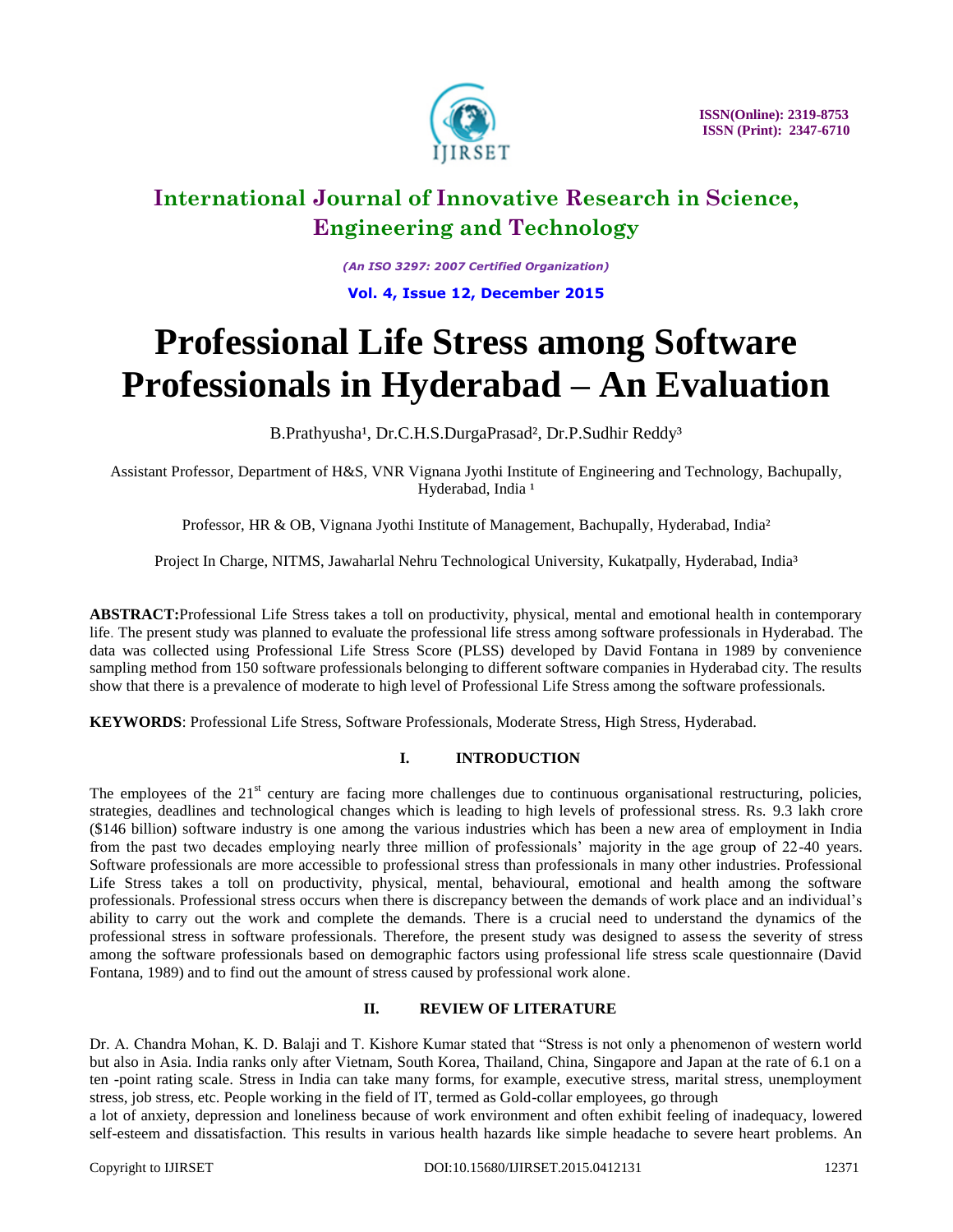

*(An ISO 3297: 2007 Certified Organization)*

#### **Vol. 4, Issue 12, December 2015**

attempt has been made in this paper to study the relationship between stress and self-esteem and impact of job stress on personal health of the employees working in IT industry. Study results show employees with high and medium self-esteem experience high level of stress. Long working hours, work pressure, erratic food intervals, Anxiety were found to be the reasons affecting personal health."

GeetaKumari and et al., in their study found that the software employees feel stressed about daily physically, mentally or emotionally.

Pestonjee and Singh (1983) study the psychodynamics of people working in the field of computers as software or hardware personnel. In this study job satisfaction and morale were taken, as dependent variables and alienation, participation, involvement and role stress were independent variables. It was hypothesized that personas scoring high on the role stress measure would be less satisfied and obtain lower scores on the morale measure in comparison to those who scored low on the role stress measure.

In various other studies conducted by Lynch et al., Siegrist et al., and Bosma et al., found that there is budding interest of research on professional stress as there is an increasing rate of adverse effects of profession on psychological, physiological and health of personnel.

### **III. OBJECTIVES OF THE STUDY**

1.To assess the Professional Life Stress among the software professionals in Hyderabad.

### **IV. RESEARCH METHODOLOGY**

- 1. **Sampling Strategy**: A convenient sampling strategy was used.
- 2. **Sample:** The sample for this study consisted of 150 employees out of which 80 were male and 70 were female; 90 were married and 60 were unmarried. The age range of the subjects was from 22 to 42 years.
- 3. **Sources of data**: In order to achieve the above mentioned objective, primary data was collected through a structured questionnaire (PLSS) and interview method from software professionals in Hyderabad. Secondary data was collected from magazines, newspapers, journals and the internet.
- 4. **Instrument:** Professional Life Stress Scale (PLSS) (British Psychological Society, 1989) is used to assess the level of stress that is experienced by the software professionals at work. It has a cronbach's alpha reliability of 0.636. It was adapted from Managing Stress, the British Psychological Society and Routledge Ltd., by David Fontana. It has four ranges of scores:<= 15 (mild stress), 16-30 (moderate stress), 31-45 (high-stress is a clear problem) and 45-60 (very high-stress is a major problem). It consists of a total of 24 questions, out of which 11 are yes/no questions, 2 are selfevaluative questions, 10 questions are multiple choice and one question consists of 22 sub questions which are based on common features of life events and the individual has to agree or disagree with each statement.
- 5. **Tools:**Percentage method and mean method were the tools used for analysing the data.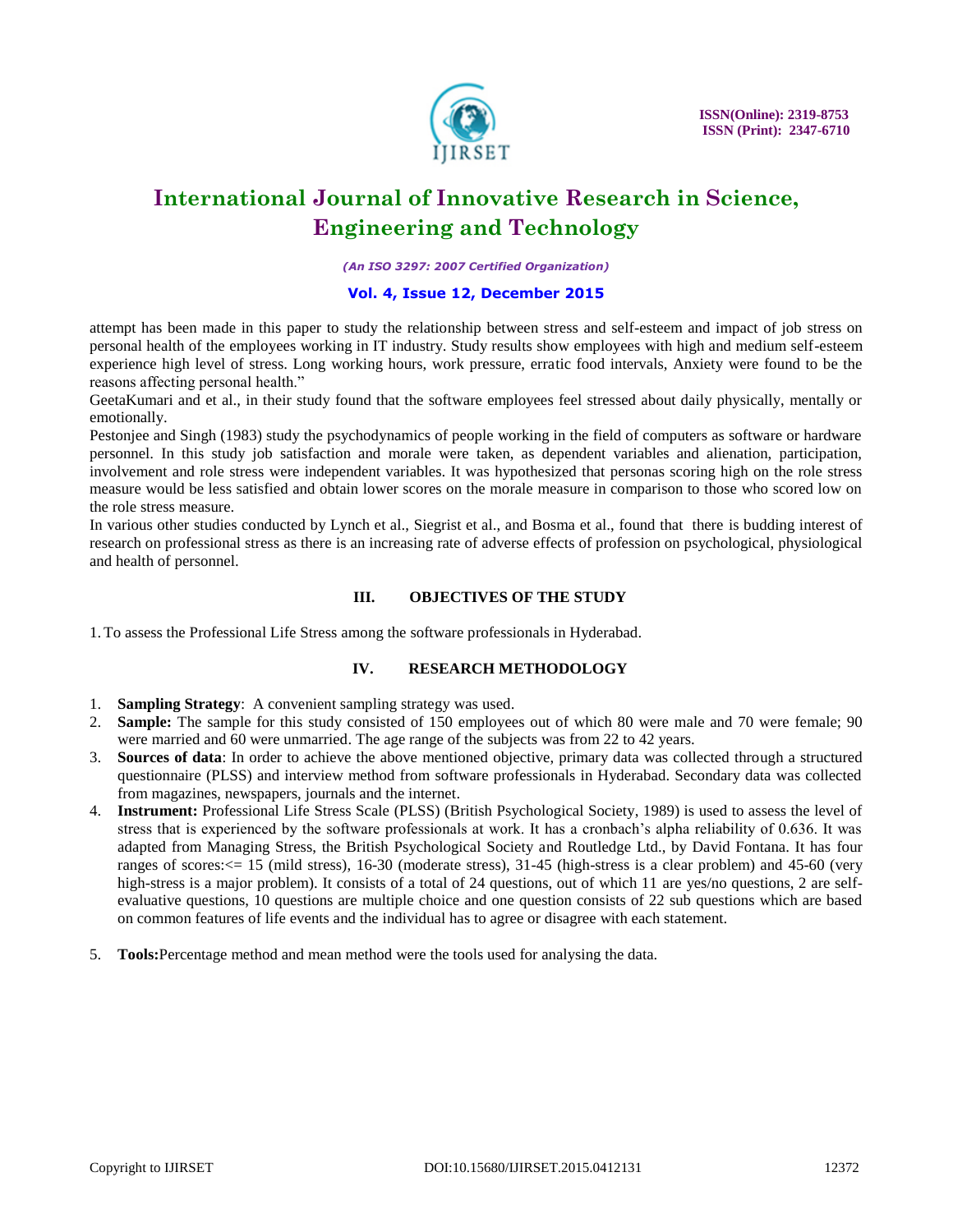

*(An ISO 3297: 2007 Certified Organization)*

### **Vol. 4, Issue 12, December 2015**

### **V. DATA ANALYSIS AND DISCUSSIONS**

**Table 1: Percentage analysis of Demographic factors of the selected software professionals Inferences:** 

| S.no             | Demographic Variable  | Frequency       | Percentage      |
|------------------|-----------------------|-----------------|-----------------|
| $\mathbf{1}$     | Age                   |                 |                 |
|                  | 22-27 years           | 40              | 27              |
|                  | 28-32 years           | 58              | 38              |
|                  | 33-37 years           | $\overline{27}$ | 18              |
|                  | 38-42 years           | 25              | 17              |
| $\mathfrak{2}$   | Gender                |                 |                 |
|                  | Male                  | 80              | 53              |
|                  | Female                | 70              | 47              |
| 3                | Marital status        |                 |                 |
|                  | Married               | 90              | 60              |
|                  | Unmarried             | 60              | 40              |
| $\overline{4}$   | Education             |                 |                 |
|                  | <b>UG</b>             | 88              | 59              |
|                  | PG                    | 62              | 41              |
| $\overline{5}$   | Service               |                 |                 |
|                  | $\leq$ 5 years        | 48              | 32              |
|                  | 6-10 years            | 56              | $\overline{37}$ |
|                  | 11-15 years           | 32              | 22              |
|                  | $16-20$ years         | 14              | 9               |
| 6                | Annual Income         |                 |                 |
|                  | $\leq 5,00,000$       | 56              | 37              |
|                  | 5,00,001-10,00,000    | 42              | 28              |
|                  | 10,00,001-15,00,000   | 33              | $\overline{22}$ |
|                  | 15,00,001-20,00,000   | 15              | 10              |
|                  | >20,00,000            | $\overline{4}$  | 3               |
| $\boldsymbol{7}$ | Working hours per day |                 |                 |
|                  | 6-8 hours             | 59              | 39              |
|                  | 9-11 hours            | 62              | 42              |
|                  | 12-14 hours           | 29              | 19              |
| $\,8\,$          | Position / level      |                 |                 |
|                  | Low level             | 40              | 27              |
|                  | Middle level          | 90              | 60              |
|                  | Top level             | 20              | 13              |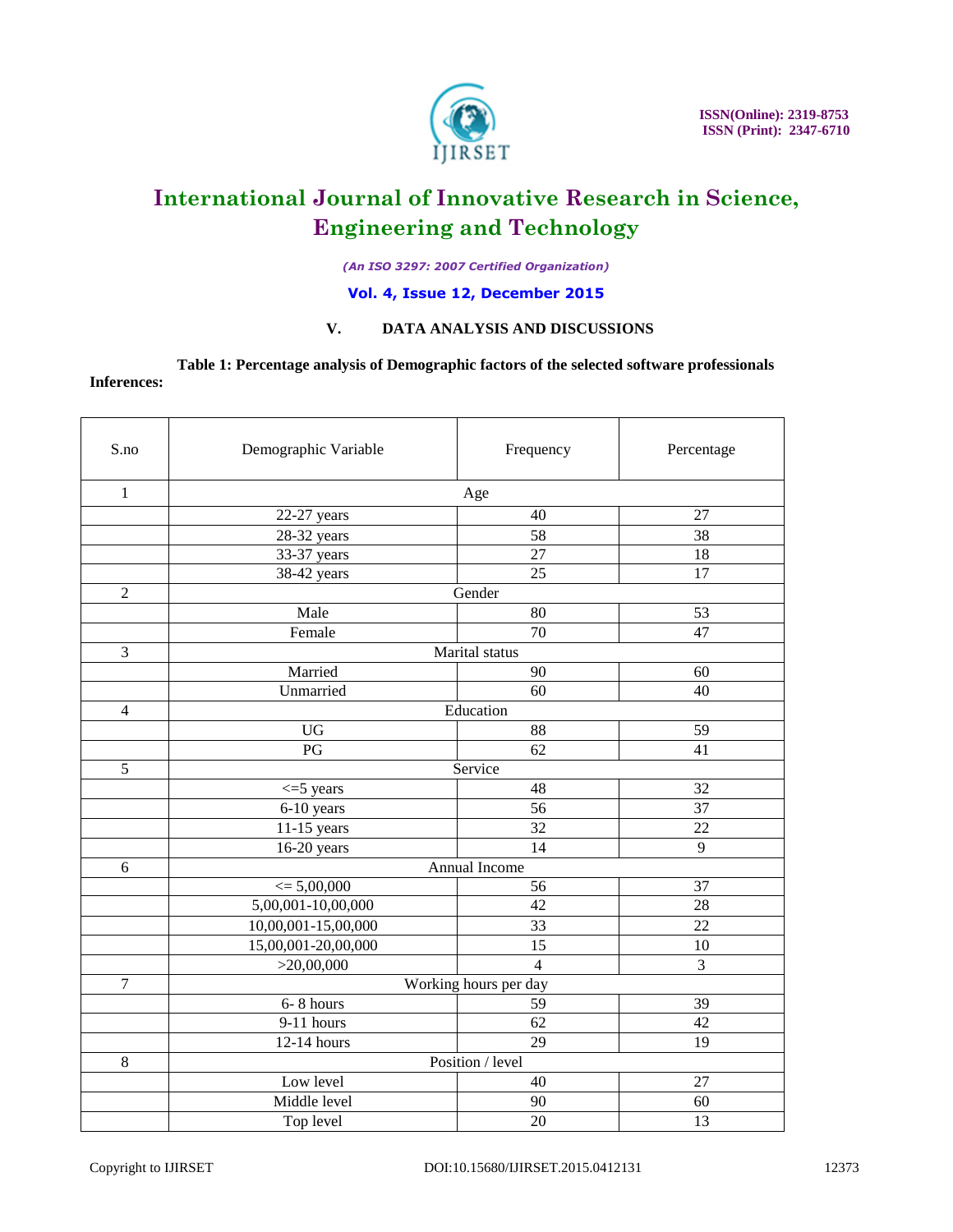

 **ISSN(Online): 2319-8753 ISSN (Print): 2347-6710**

### **International Journal of Innovative Research in Science, Engineering and Technology**

*(An ISO 3297: 2007 Certified Organization)*

#### **Vol. 4, Issue 12, December 2015**

From the above table1 it is inferred that a majority of the respondents (38%) fell in the age group of 28-32 years, 53% are males, 60% are married, 59% are under graduates, 37% work for around 6-10 hours a per day, 37% get the annual salary lessthan or equal to Rs. 5, 00,000, 42%of the respondents work for 9-11 hours per day and 60% of the professionals belong to middle level.



**VI. FINDINGS**

Fig1: Percentage distribution of PLSS score in the software professionals

Fig.1shows the analysis of Professional Life Stress Scale (PLSS) score among the study group revealed, that 126 (84%) of them showed moderate stress and 24 (16%) exhibited high level of stress. There were none in the group who showed mild or very high level of stress.



Fig 2: PLSS Score in software professionals

Fig.2 revealsthat the mean Professional Life Stress Score in the moderate stress group was 19.23 and in the high stress group it was 9.43.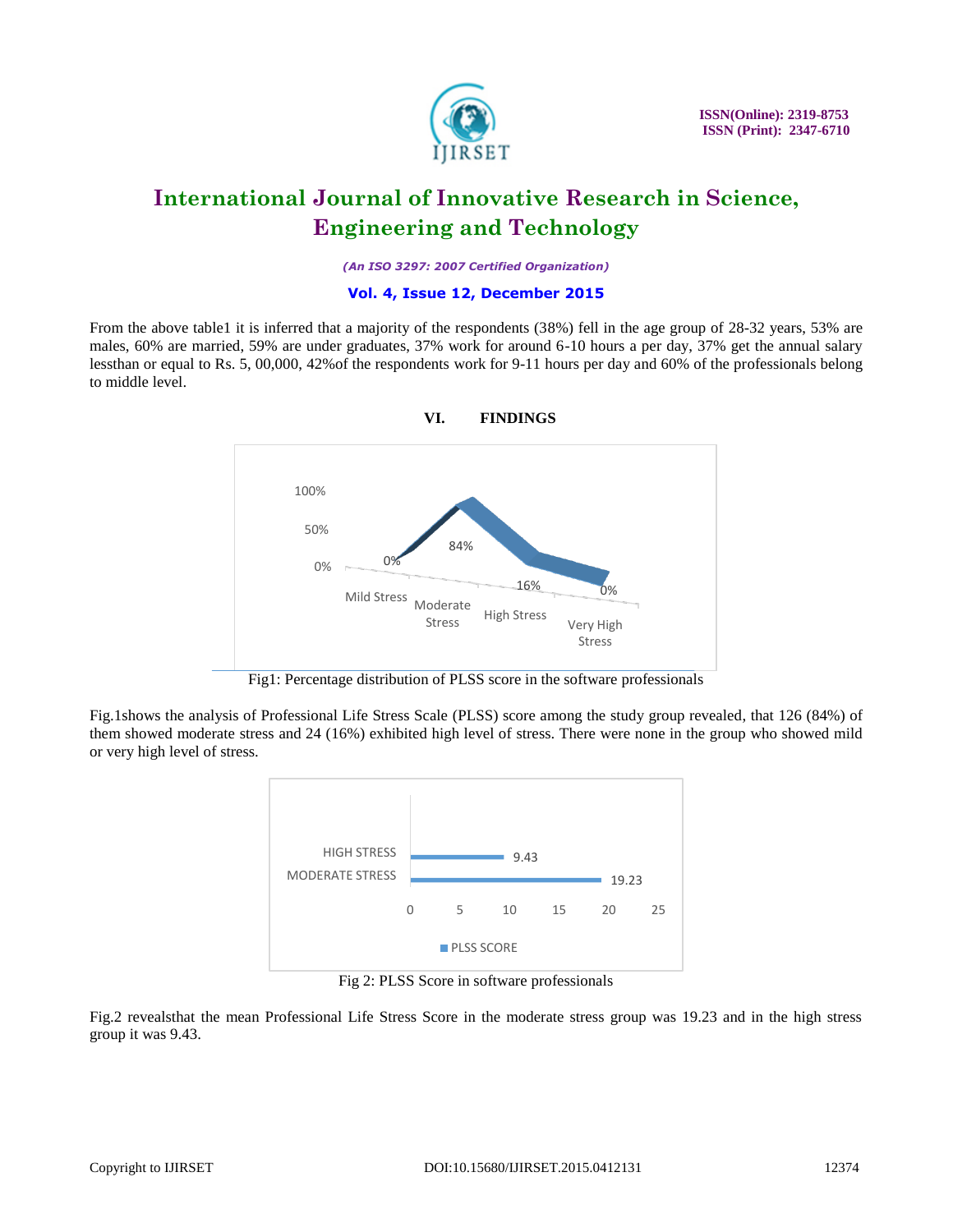

*(An ISO 3297: 2007 Certified Organization)*

#### **Vol. 4, Issue 12, December 2015**



Fig 3: PLSS Score in married and unmarried software professionals

Fig.3 indicates that the married professionals experienced more stress (mean PLSS Score=17.65) than unmarried professionals (mean PLSS score= 9.38). There was no significant differences of the mean PLSS score for male and female software professionals.



Fig 4: Mean PLSS Score in different levels in software professionals

Fig.4 states that when analysed based on the level / position in the organisation the middle level software professionals exhibited higher levels PLSS score when compared to other levels.

### **VII. SUGGESTIONS AND CONCLUSIONS**

From the findings of the study, it can be understood that the moderate and high stress in long term will lead to severe psychological and physiological changes in software professionals. To overcome such problems preventive strategies like Yoga, Meditation, doing Regular exercises and proper Diet can be done at individual level and training sessions in Stress Management can be done at organisational level.